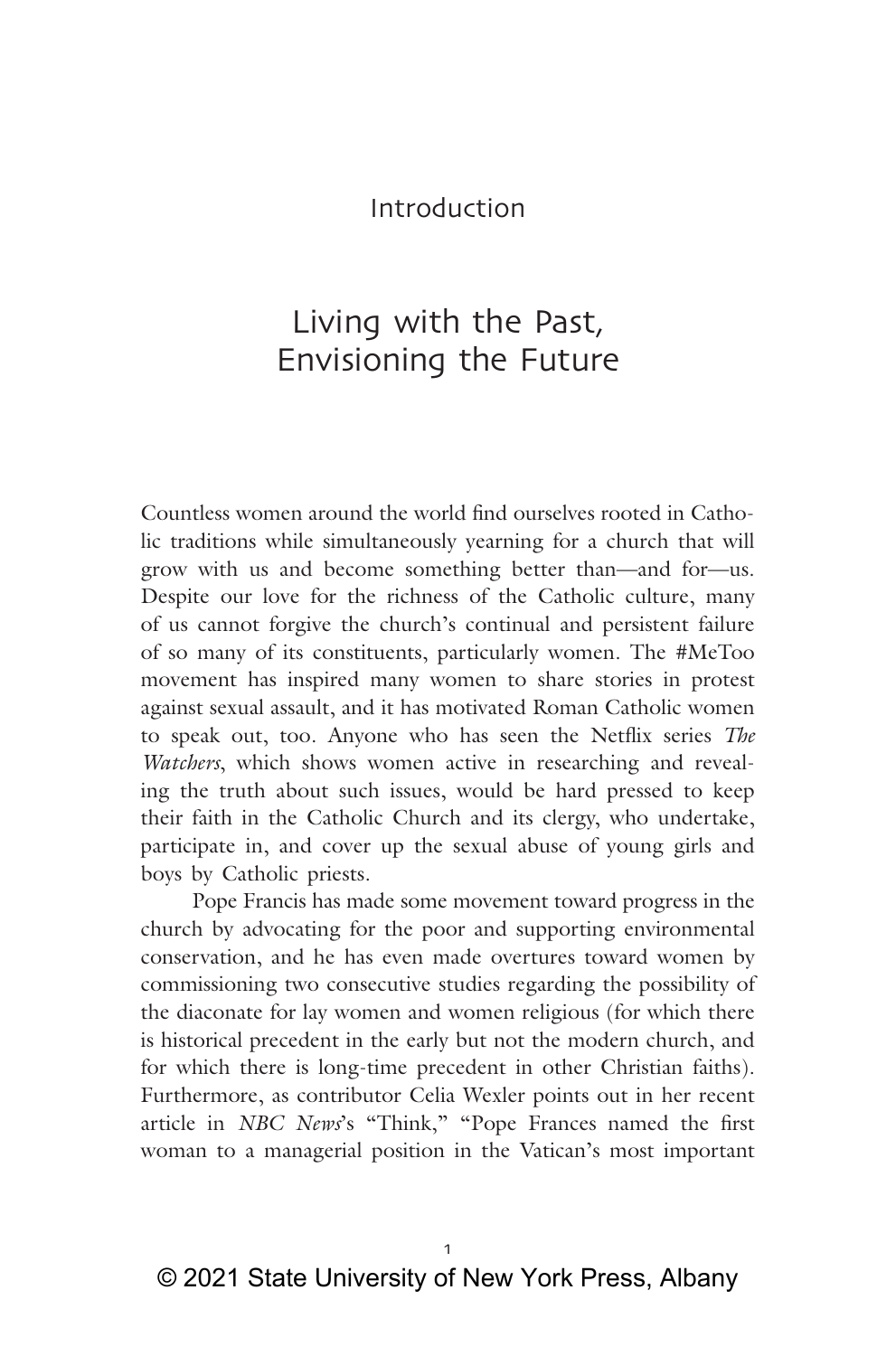office, the Secretariat of State."<sup>1</sup> He has also loosened the communion restrictions on divorced and remarried Catholics.

Yet his reforms have been limited at best. For one, he has only just begun to support the victims of clergy sexual abuse. While Francis in 2014 appointed a commission for the protection of minors, it wasn't until August 2018 that Pope Francis released a letter, acknowledging the failures of the church: "We did not act in a timely manner, realizing the magnitude and the gravity of the damage done to so many lives. We showed no care for the little ones."2 And Francis has been particularly disappointing to women's groups seeking equality in the church hierarchy. As Wexler further points out, the first woman in the Secretariat did not replace a man but rather was offered a new title for continuing to do work she was already doing. And as of this writing, no progress has been made on women's ordination to the deaconate, and the ordination of women to the priesthood remains a non‑starter. Moreover, calling women theologians "the strawberry on the cake" of the Catholic Church can hardly be viewed as anything other than the Pope patronizing women.<sup>3</sup>

We thus want to explore the future of women in the Catholic Church—a future that, we hope, will go beyond serving as a pretty dessert topping and, instead, actively include the work and aspirations of real women. In our three previous volumes in our Unruly Women Writers series, we attempted to demonstrate the ways in which women engage with the Roman Catholic Church in their writings and in their daily lives. Our first anthology, *The Catholic Church and Unruly Women Writers: Critical Essays* (Palgrave Mac‑ millan 2007), examined both canonical and noncanonical literature, across history and geography, exploring how women writers have been responding to, rebelling against, and reclaiming elements of the Catholic Church from medieval times to the present. Our second collection, *Unruly Catholic Women Writers: Creative Responses to Catholicism* (SUNY Press 2013), offered creative pieces—short stories, poems, personal essays, drama—on this same topic of unruly Catholic women to demonstrate how women express their varying and often‑changing relationships with the Catholic Church. Our third volume, *Unruly Catholic Nuns: Sisters' Stories* (SUNY Press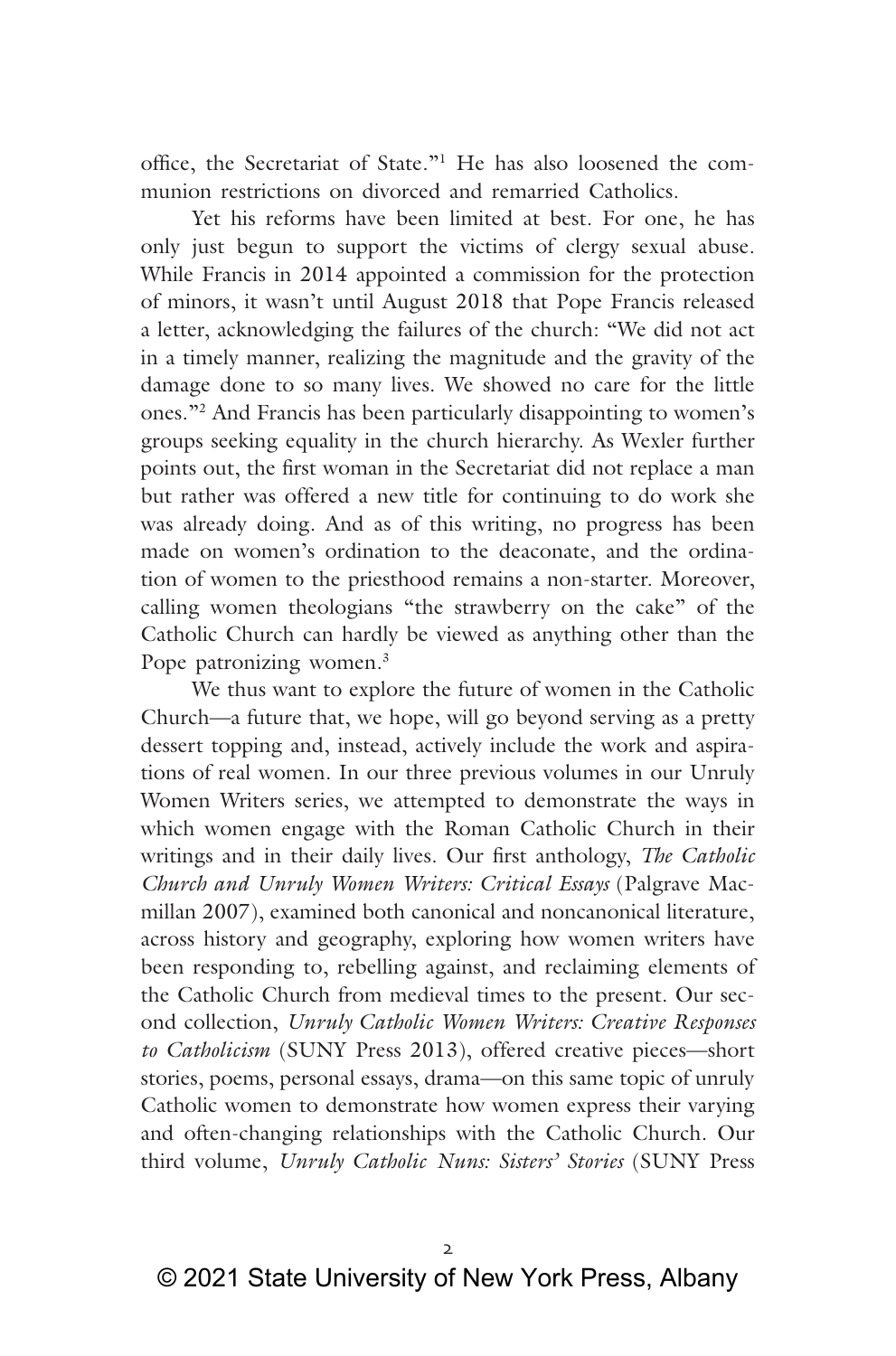2017), focused specifically on the stories of women religious, current and former, and the ways in which they have spent their lives in struggle with and for the institutional church.

Moving from past to present to future, our newest anthology examines the possibilities and potentials of the roles, responsibilities, and regulations of women in the church, as third- and fourth-wave feminists write about and examine the issues, reforms, progress, and development of new spiritual activism. Here we explore how women are coming to terms with their feminism and Catholicism in the twenty‑first century, and we include as well the voices of those who have left the Roman Catholic Church, examining their reasons and their alternative pursuits. Our volume embodies a spiritually, morally, and ethnically diverse group of writers, some of whom have Latinx and indigenous roots, to reflect the changing populations of Catholic congregants and the ways in which the church continues to spread its roots throughout the diaspora.

In the introduction to her recent book *Catholic Women Confront Their Church*, 4 Celia Wexler outlines some of these trends: primacy of conscience, importance of social justice, rejection of the church's opposition to women priests, doubt that ordination is enough, appreciation of Pope Francis but skepticism about what he can do, and faith that transcends the institutional church. Our collection addresses similar issues but focuses more on self‑identified third- and fourth‑wave feminists, with an eye to the future of the Catholic Church. While fourth-wave feminism is still a work in progress, there has been much critical literature on third‑wave feminism. In defining our collection, we rely on R. Claire Snyder's definitive essay, "What is Third Wave Feminism?," which delicately works through the third wave's intimate connection with trends already present in second‑wave feminism, its problematic yet liberating use of postmodern antifoundationalist discourses, and its utopian strivings for a better future.<sup>5</sup> Snyder also calls attention to the third wave as "feminism without exclusion," noting that "third-wave feminism necessarily embraces a philosophy of nonjudgment."6

Such issues remain active in the fourth wave as well, but fourth-wave feminism also embraces body positivity, celebrating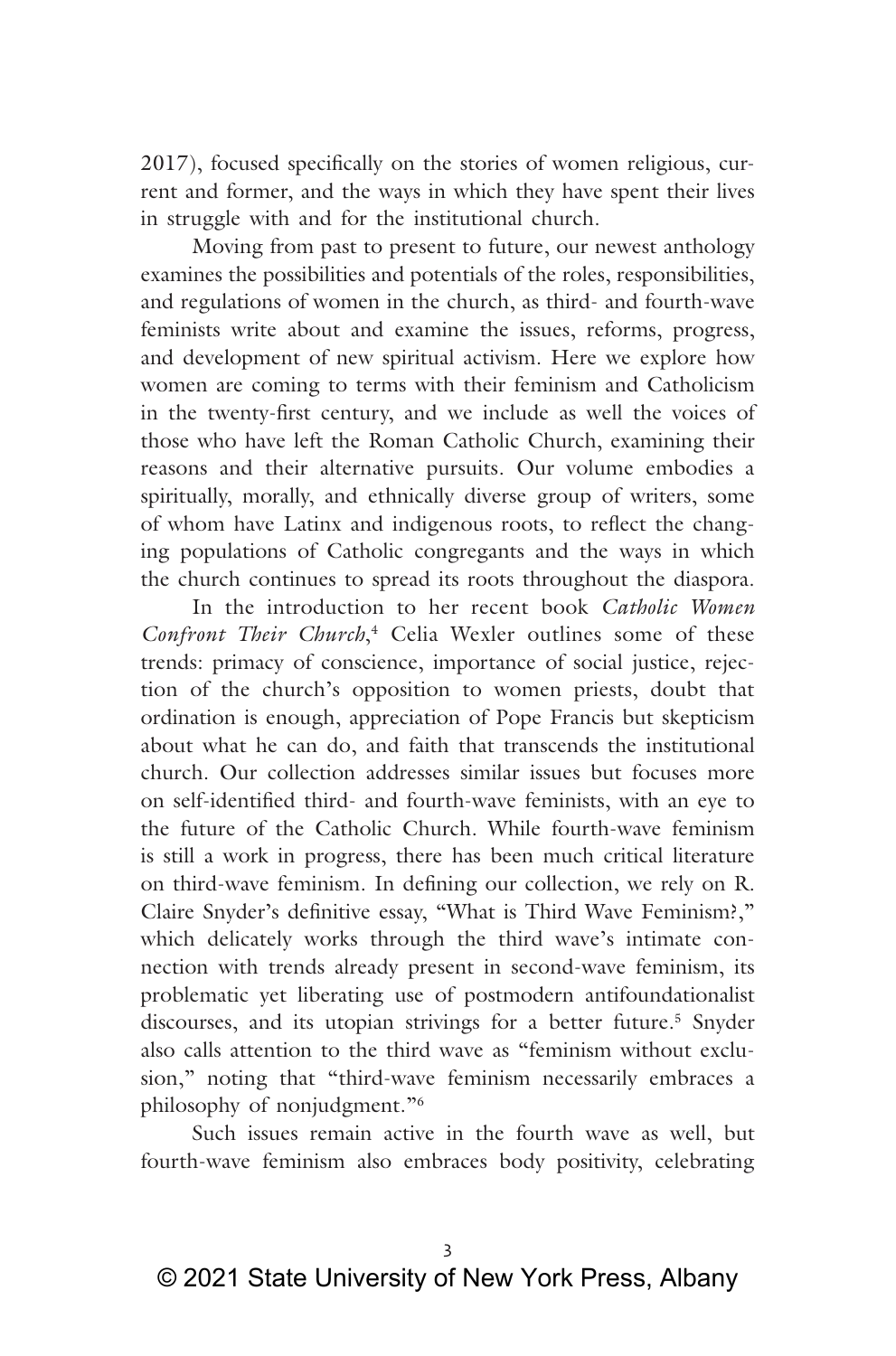"empowering representations of bodies of different shapes, sizes, colors, and abilities"; most notably, it is also digitally driven.7 Critics point out that the fourth wave continues to evolve, and Prudence Chamberlain presents it as an " 'affective temporality,' in which a specific period of time engages with and produces affect that in turn engages with and fuels activism."8 She also highlights how technology has enabled individual women to work together to call out sexism, and how the speed and rapidity of communication facilitate that activism<sup>9</sup>

We recognize the limitations of the wave terminology for feminism; we are aware that feminist activism was alive and well between the first and second waves, and we are cognizant of the overlap among the waves: for example, a middle‑aged feminist today might be considered a third waver by generation but feel much more inclined toward second-wave feminists, because those were the women who taught and mentored her. Similarly, thirdand fourth-wave feminists should not be limited by age group. However, we find the wave distinctions useful for categorization purposes and so employ them here.

Accordingly, we have organized this volume in relation to three areas that evoke the third- and fourth-wave issues raised by our contributors: domestic and global social justice, sexuality and motherhood, and spiritual activism and utopian vision. Many of the works included here feature, of course, more than one of these topics, but our goal is to demonstrate how the pieces work with each other and contribute to a conversation about women's roles in the Roman Catholic Church.

Thus, many of our writers address issues of social justice, which, both domestically and internationally, have become even more applicable within feminism and Roman Catholicism. While social justice has a long tradition in the Catholic Church, the church has prohibited, ignored, or denounced some of the issues most vital to feminists. Reproductive rights remain forbidden, racism and sexism do not inspire the opposition they should, and despite the church's opposition to abortion and alleged commitment to human rights, there are many examples of the church's lack of care and action for people with disabilities. While specific religious orders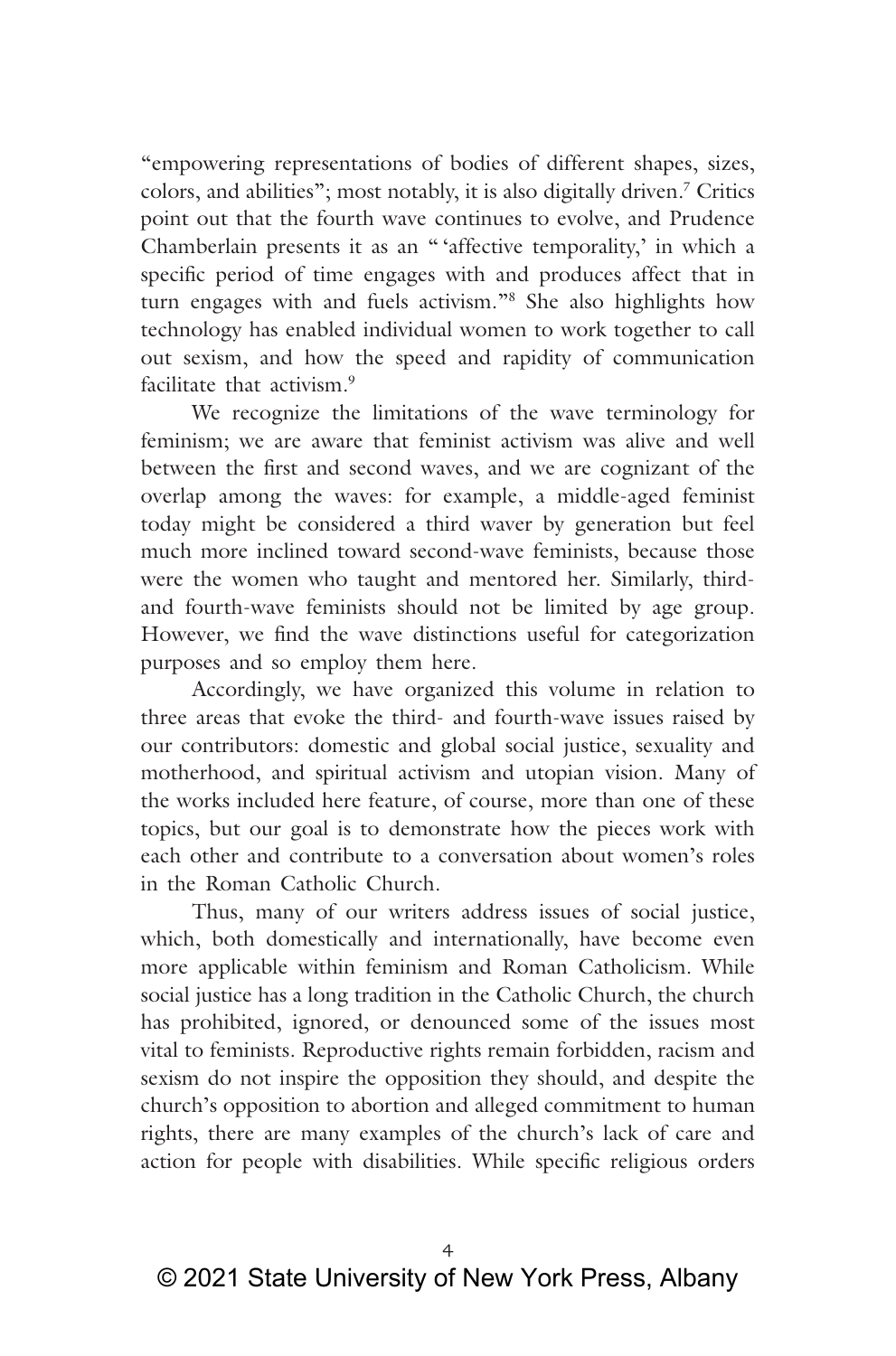within the church and individual Roman Catholic leaders work for social justice, the international church has not acted on calls from active feminists to speak out on these issues—and to clean its own house. Teresa Cariño, a Filipina pastoral associate inspired by the election of a Latino Pope, remains disappointed: " 'Catholic youth are leaving the church,' she said, as they have grown disillusioned with the pace of change. 'Why stay when there are so many reasons to leave?' is what she hears from her contemporaries."10

Our contributors, then, address intercultural and interdenominational issues, diversity, human rights, reproductive rights, work, pedophilia in priests, progress and backlash, women's rights and whistleblowers, violence, disability rights, Black Lives Matter, Native American rights, and healthcare. Some demonstrate how certain areas of social justice have seen progress, and others show how women have had to work around the church to address their concerns. For example, art and worship related to Our Lady of Guadalupe, who has been reinterpreted and embraced internationally as well as increasingly in the United States, show how feminist women can personally rewrite a story and retain inspirational qualities of their family's faith tradition.<sup>11</sup> However, other women, still deeply attached to tradition, face challenges when specific cases of social justice and religious values and beliefs come into conflict. Such conflicts can lead to exceptionally difficult decisions, and the church's strict adherence to doctrine often leaves little room for the consideration of the individual. An expanded understanding of ethnic and cultural diversity, as well as awareness of the impact on women of decisions made by an all-male clergy, infuses the pieces in this volume. While there are signs of generational divide and growth over time, concern, anger, and challenges remain.

Our second category, sexuality and motherhood, addresses two issues that are not always related but that remain major topics of conversation and contention generally, as well as ones in which contemporary Roman Catholic women have more choices than previous generations. Long-familiar topics such as menstruation and reproductive rights remain in active contention, as do questions about interfaith and same‑sex marriages. As these issues have developed over time, many have come to the forefront of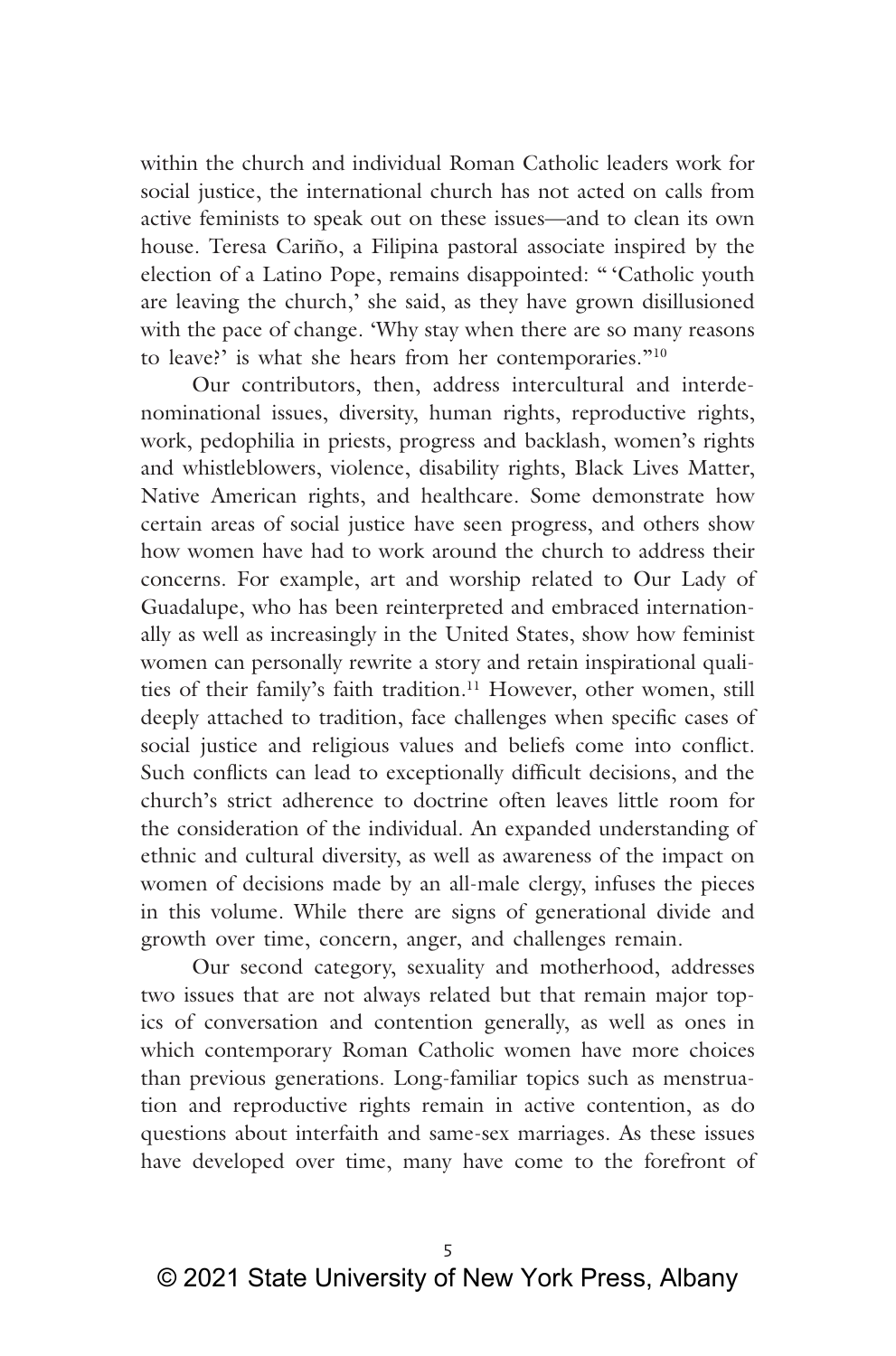the conversation, such as the open, public discussion about the anger that stems from clergy abuse and its cover-up. There are movements within the church to confront pedophilia by priests, as in the development of #CatholicToo, inspired by #MeToo and established by liberal feminist religious organizations.<sup>12</sup>

Positive images arise in these conversations as well, such as the individuals and organizations within the U.S. church exploring and tackling issues that the international Roman Catholic Church avoids. One inspiring national story by an ordained deacon demonstrates the learning, development, and acceptance within his community of a child who came out as transgender.<sup>13</sup> Inspired by feminist theology and feminism more generally, our writers also present Jesus as female or God as mother, redefining gender and gendered language. These stories give us hope during bleak political times and religious crises, and we are grateful to our contributors' various and often positive perspectives.

These active revisions of gender also insist upon spiritual activism and lead many of our writers to envision potential utopias. Memories of the waves of radical rethinking of church practices inspired by the Second Vatican Council—including the adoption of vernacular languages, the emergence of women religious from the habit and movement out into the world, and the welcoming of diversity into the pews—cannot be erased by the recent revision/re‑version of the liturgy back to patriarchal language or by the Vatican's attack on American nuns. Such attempts to control women's language and agency have only increased women's understanding of ritual, incited women to organize, and inspired women to write their own prayers and develop their own worship.

Similarly, many Roman Catholics find ways to retain the family religious traditions that they knew from their childhood but to adapt these traditions to their own adult beliefs. Some have cultural and familial ties to the church and separate themselves from specific points that trouble them. Feminist theologians offer information, interpretation, and answers to some of our burning questions.<sup>14</sup> Some women actively depart from the church, finding another faith tradition or living without active faith; others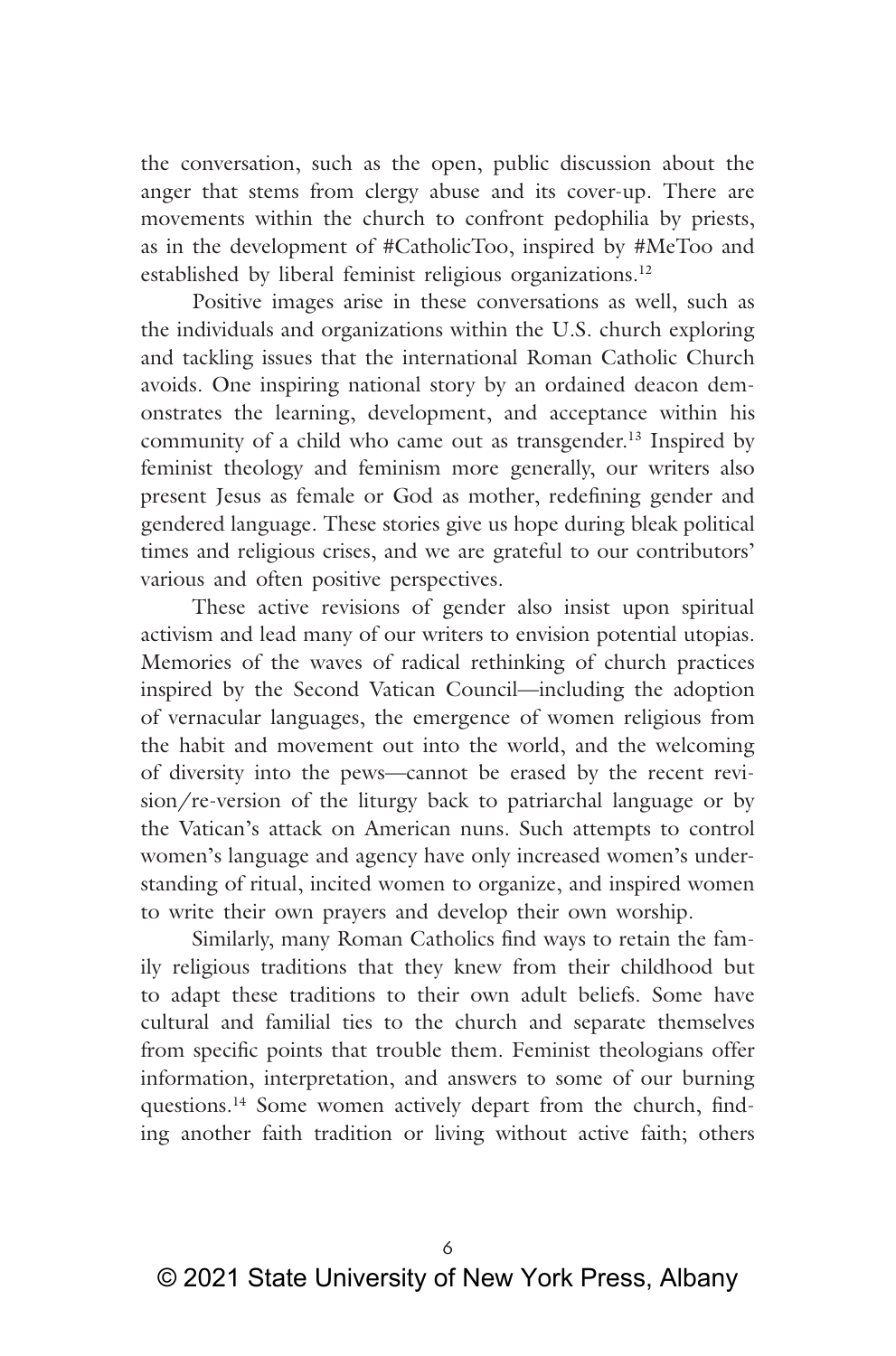find ways to peacefully embrace active worship within the church, working with what they have learned; still others create new rites and rituals. Journalist Pythia Peay describes such movements in "Feminism's Fourth Wave": "At gatherings big and small, many are realizing that putting themselves in the service of the world is feminism's next step. Especially at a time when the United States is viewed with increasing distrust by other countries, feminism's shift cultivating a spiritually informed activism may help to repair our diplomatic ties."15 Perhaps it will also save our future.

Our contributors thus address multiple issues directly related to third- and fourth‑wave feminism and continue the conversation women have had in and with the Catholic Church for centuries. In keeping with our first three volumes, the pieces included here cover varied geographic and ethnic points of view as well as showcase a variety of genres and perspectives. We hope that this book, too, will make a significant contribution to both literary and women's studies because it asks women to write about their experiences with Roman Catholicism and their visions for the future, and it offers contemporary women authors the opportunity to express those experiences as they are lived.

We the editors also have our own stories to tell. We have been reading and publishing the stories of other women for years, and we believe it is time to provide our own perspectives as well, even if only briefly. Thus, Jeana writes,

I recently went to the funeral of the father of an old and dear friend from my hometown. I saw another old friend there—someone with whom I had attended Catholic schools for what, at the time, seemed like our whole lives: from kindergarten through high school. As we sat together during the service in the funeral home, saying the prayers together—the Lord's Prayer, the Hail Mary, the Glory Be—it occurred to me to wonder how many times she and I had sat next to each other reciting our prayers over the years. And while it had been at least thirty years since we had said those—or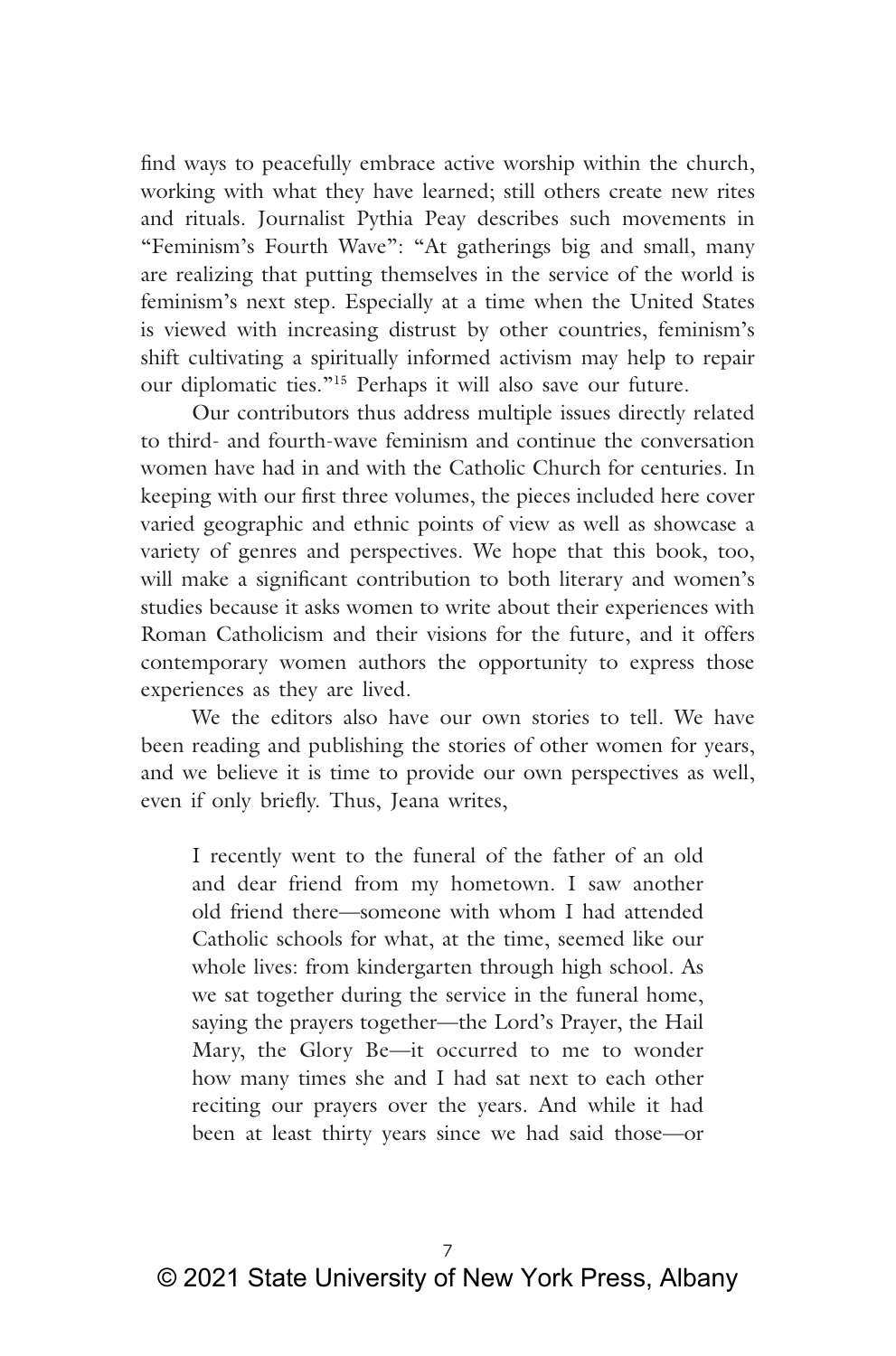any—prayers together, and almost that long since we had had a conversation of more than a few pleasantries, it nonetheless felt incredibly familiar and comfortable. Like coming home.

This is what the Catholic Church does for so many of us. It ground us in a tradition that never leaves us: despite our wanderings, our detours, or even our outright rejections. It gives us a solid foundation in faith and spirituality, often so absent from the lives of our colleagues, our neighbors, our friends, our children. It bathes us in doctrine and dogma, infusing our minds with the wealth of knowledge, cultural heritage, religious symbolism, and allusions that inform our reading, our writing, and our daily living. It enriches our thinking, feeling, and acting in the world.

Leigh shares,

As a cradle Episcopalian, I am grateful that my faith tradition has maintained its three-legged stool—scripture, tradition, and reason—and now embraces the Jesus movement: a loving, liberating, and life‑giving God. As our society changes and becomes generally more welcoming and inclusive, most of the Episcopal Church does, too. These points became more active to me when I married. When preparing to marry a Roman Catholic, I worked with both churches. My Episcopal priest, married to a Roman Catholic herself, highlighted the shared beliefs and liturgies of the faiths, and my husband's Roman Catholic priest accepted an interfaith wedding. We were grateful that priests of both traditions led the wedding itself.

However, our first Catholic Mass together after our wedding featured a homily that instructed wives to obey their husbands and make caring for their house and their children their focus in life. Meanwhile, my own religious tradition continued to develop feminist theol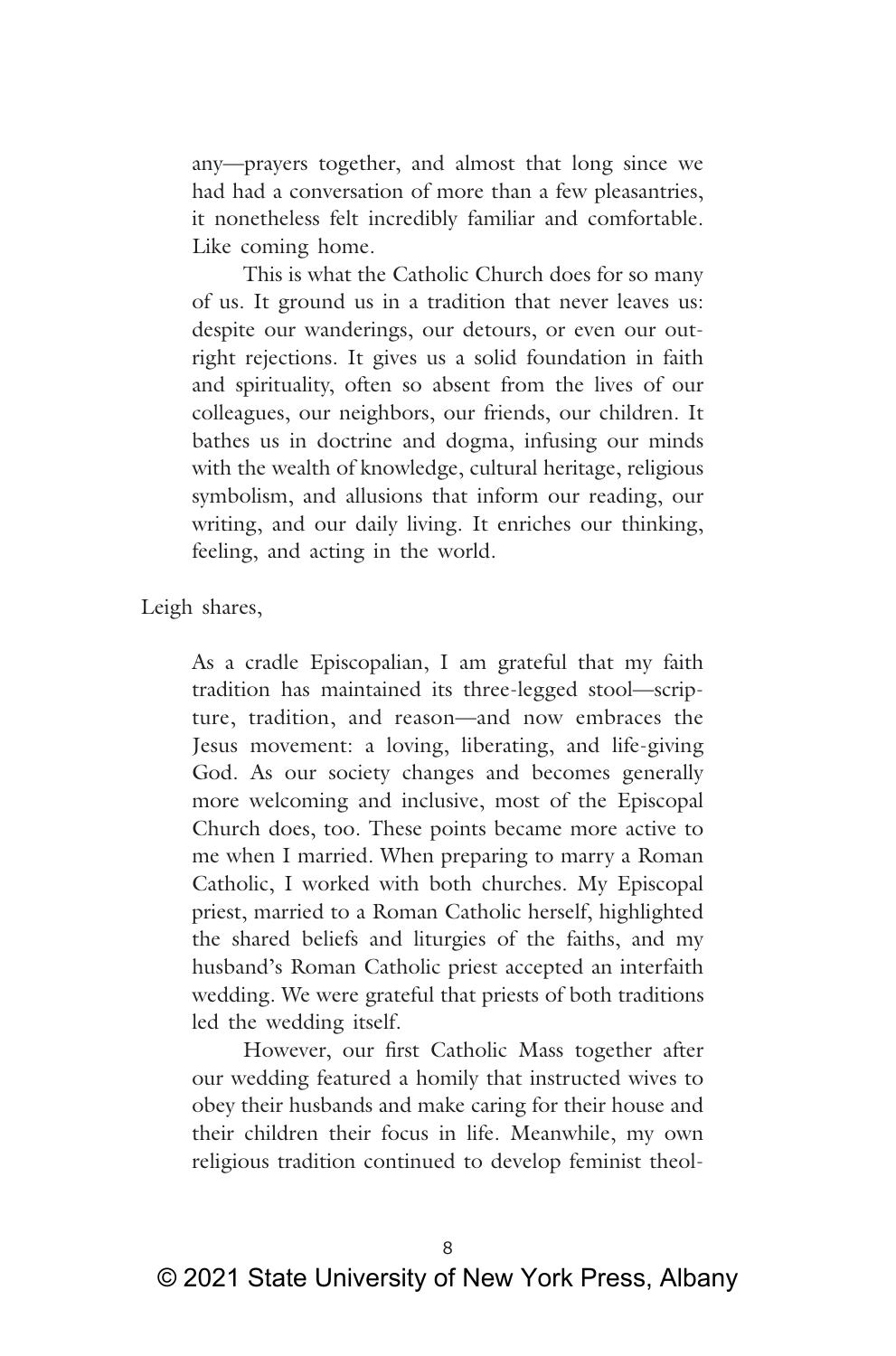ogy and came to ordain gay priests and bishops and to celebrate same‑sex weddings. It also saw issues of social justice and liberation theology, originally rooted in the Roman Catholic tradition, become more and more active. So I continue to embrace my own faith tradition while remaining fascinated by the Roman Catholic Church, particularly its many inspirational nuns and challenging writers and theologians.

Ana remembers,

My Spanish mother was not granted an annulment from her first husband until 1979, twenty-five years after marrying her second husband, my father. While the most positive way to describe my parents' relationship with the Roman Catholic church might be "semi‑practicing," they were emphatic about giving their daughter a thorough Catholic experience in her childhood—at least through First Communion. This included building a strong relationship with my Godmother—my Madrina—my father's first cousin and a former nun who left the convent to teach at a Catholic elementary school in the Baltimore area.

The relationship with my Madrina over the years, until she passed away in 2004, helped me, in turn, to form a complex relationship with the church. The rest of my family had abandoned Madrina when she openly began a relationship with another woman in the 1960s. However, my parents and the church never turned their backs on her, and so I saw her regularly. After her partner left her, and as she grew older and eventually quite frail, the church took her free of cost into a magnificent Senior Care facility north of the city, where I continued to visit her until her passing. Despite Madrina's unconventional lifestyle, she held onto her faith, and the church was there with her—unlike most of her family—until the very end. My Madrina was as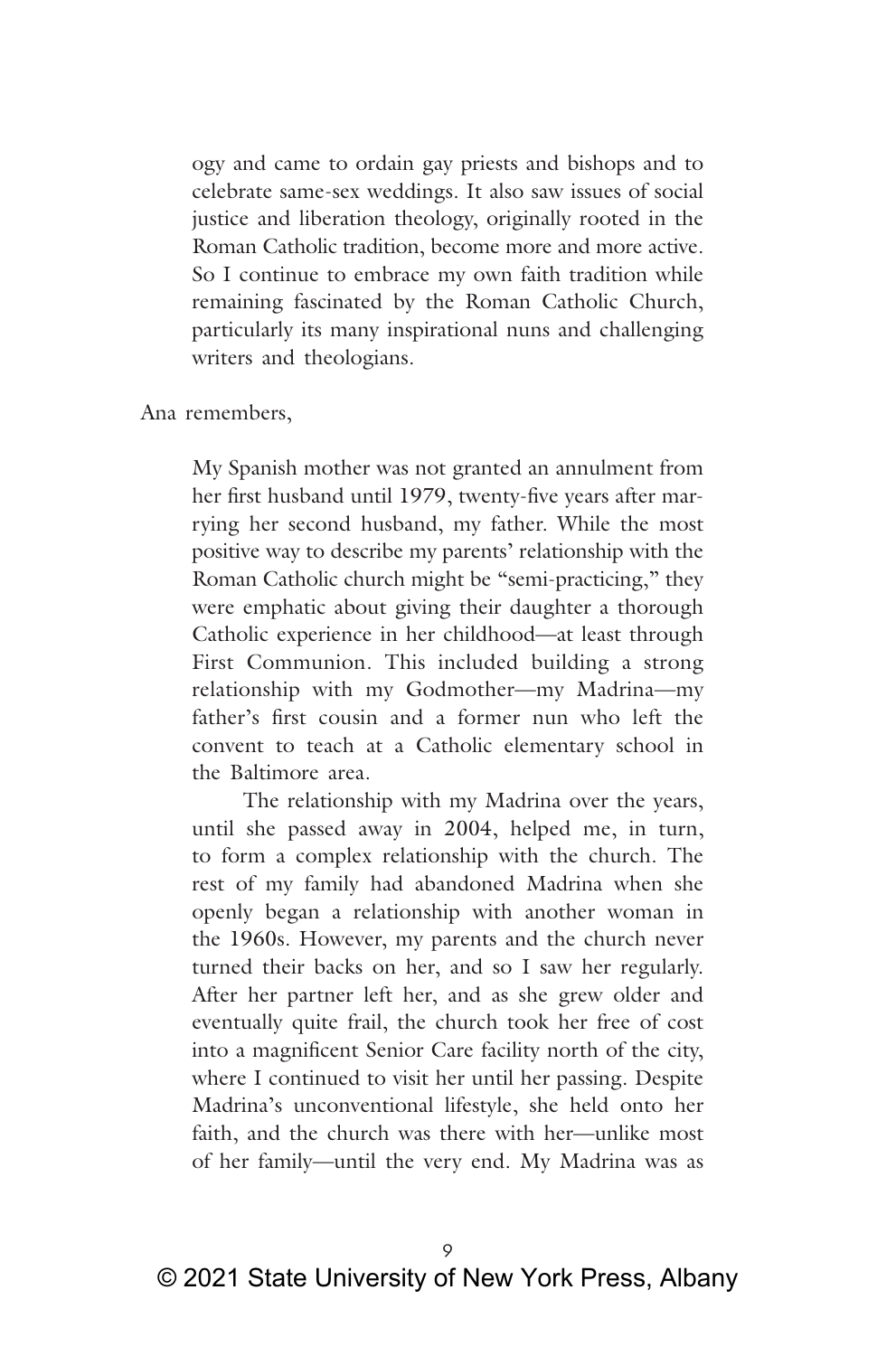much an inspiration as the unruly nuns I studied academically. Her life enriched my thinking, doing, and feeling in the world.

Reflecting on the future is an active question at this singular moment in the very long history of the Roman Catholic Church. While change might be slow to come, just the promise of progress may provide hope for women struggling with the conflicts between their church and their sense of their own spirituality. We invite the readers to think of your own stories as you read ours and those of our contributors (and perhaps write and share them, too!). The questions we hope to raise and illuminate by this collection will provide a vital corrective to the contemporary understanding of women's relationships to Catholicism. Rather than simply oppressing or containing women, Catholicism, for many women, drives or inspires us to challenge literary, social, political, or religious hierarchies. In a time when questions of gender and sexuality provoke intense debate within Catholicism and other Christian traditions, and when religion is more and more frequently invoked in political rhetoric, it is imperative to publish works that address women's debates and struggles with the church. Along with other Christian traditions, as well as Judaism and Islam, Catholicism continues to exist as a powerful force in women's lives; by examining how women attempt to reconcile our unruliness with our Catholic backgrounds or conversions and our future hopes and dreams, the editors and contributors to this volume will offer new perspectives on gender and religion today.

## Notes

1. https://www.nbcnews.com/think/opinion/pope-francis-putwoman-top-vatican-role-it-shows-how-ncna1119661.

2. https://www.vaticannews.va/en/pope/news/2018-08/popefrancis-letter-people-of-god-sexual-abuse.html.

3. Silvia Poggioli, "After Five Years As Pope, Francis' Charismatic Image Has Taken Some Hits," *All Things Considered*, NPR.org, March 12, 2018.

## © 2021 State University of New York Press, Albany